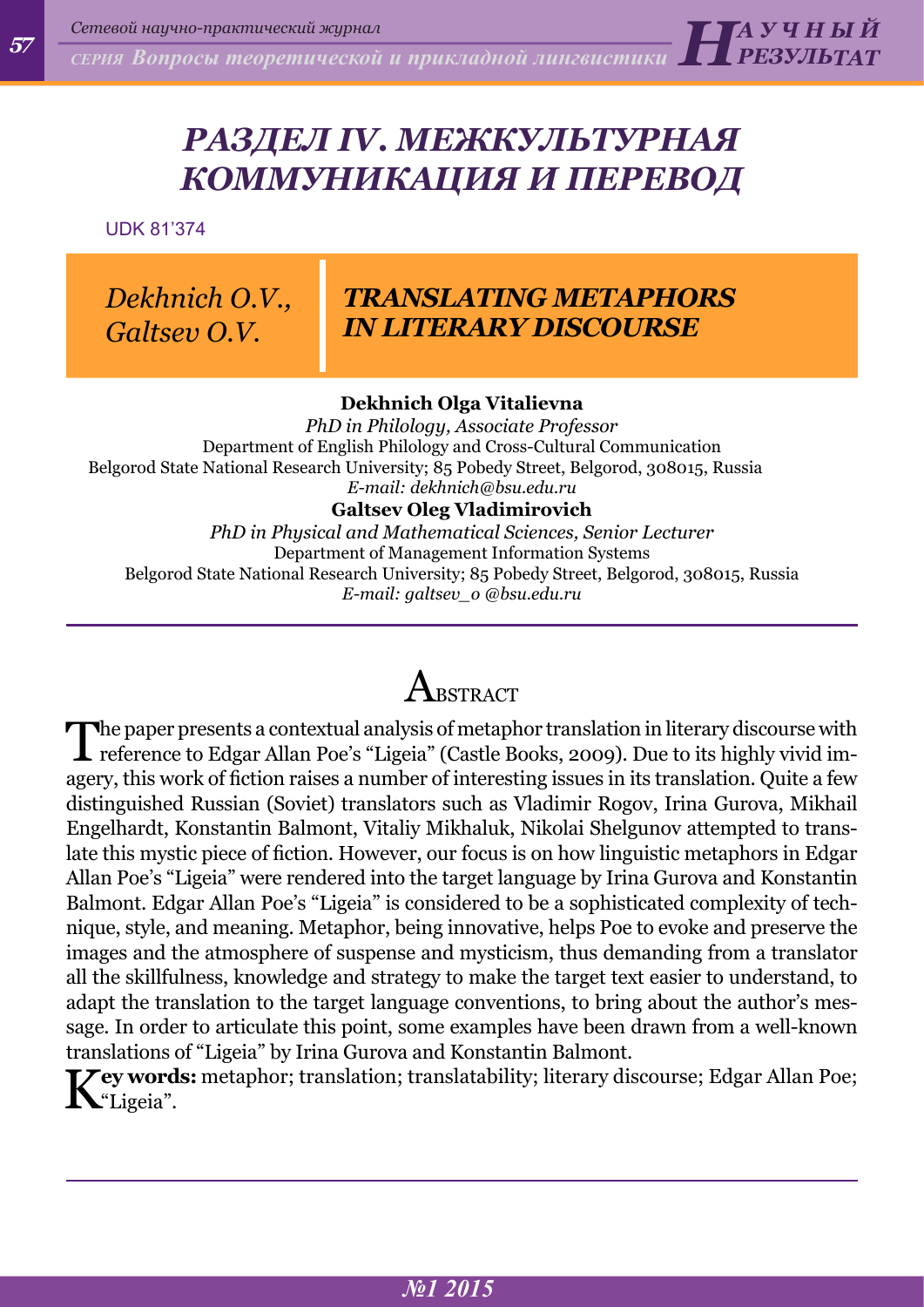*58*

*СЕРИЯ Вопросы теоретической и прикладной лингвистики Н А <sup>У</sup> Ч Н Ы Й РЕЗУЛЬТАТ*

## *section III. Ethnolinguistics and cultural linguistics*

*Дехнич O.В., Гальцев O.В.*

### *ПЕРЕВОД МЕТАФОР В ЛИТЕРАТУРНОМ ДИСКУРСЕ*

**Дехнич Ольга Витальевна,** *доцент кафедры английской филологии и межкультурной коммуникации, кандидат филологических наук* Белгородский государственный национальный исследовательский университет (НИУ «БелГУ») ул. Победы, 85, г. Белгород, 308015, Россия; *E-mail: dekhnich@bsu.edu.ru* **Гальцев Олег Владимирович***, старший преподаватель кафедры информационных систем управления, кандидат ф.-м. наук* Белгородский государственный национальный исследовательский университет (НИУ «БелГУ») ул. Победы, 85, г. Белгород, 308015, Россия

*E-mail: galtsev\_o@bsu.edu.ru*

# ${\bf A}$ ннотация

В статье рассматривается контекстуальный анализ перевода метафор в литературном дискурсе на примере произведения Эдгара Алана По «Лигейя» (Castle Books, 2009). Благодаря наличию ярких образов, это произведение поднимает много вопросов по поводу его перевода. Многие выдающиеся российские (советские) переводчики, такие как Владимир Рогов, Ирина Гурова, Михаил Энгельгардт, Константин Бальмонт, Виталий Михалюк, Николай Шелгунов пытались перевести это мистическое художественное произведение. В данной статье рассматривается, каким образом лингвистические метафоры произведения Эдгара Алана По были переданы на язык перевода Ириной Гуровой и Константином Бальмонтом. «Лигейя» считается произведением, сложным в плане техники написания, стиля и значения.Оригинальные метафоры помогают По создать и сохранить образы и атмосферу неизвестности и мистики, что требует от переводчика особого мастерства, знаний и стратегий, которые позволят создать легкий для понимания текст, адаптировать его для целевой аудитории, правильно передав авторскую мысль. В качестве материала исследования были взяты переводы «Лигейи» известных переводчиков Ирины Гуровой и Константина Бальмонта.

**[***7* **лючевые слова:** метафора; перевод; переводимость; литературный дискурс; Эдгар Алан По; «Лигейя».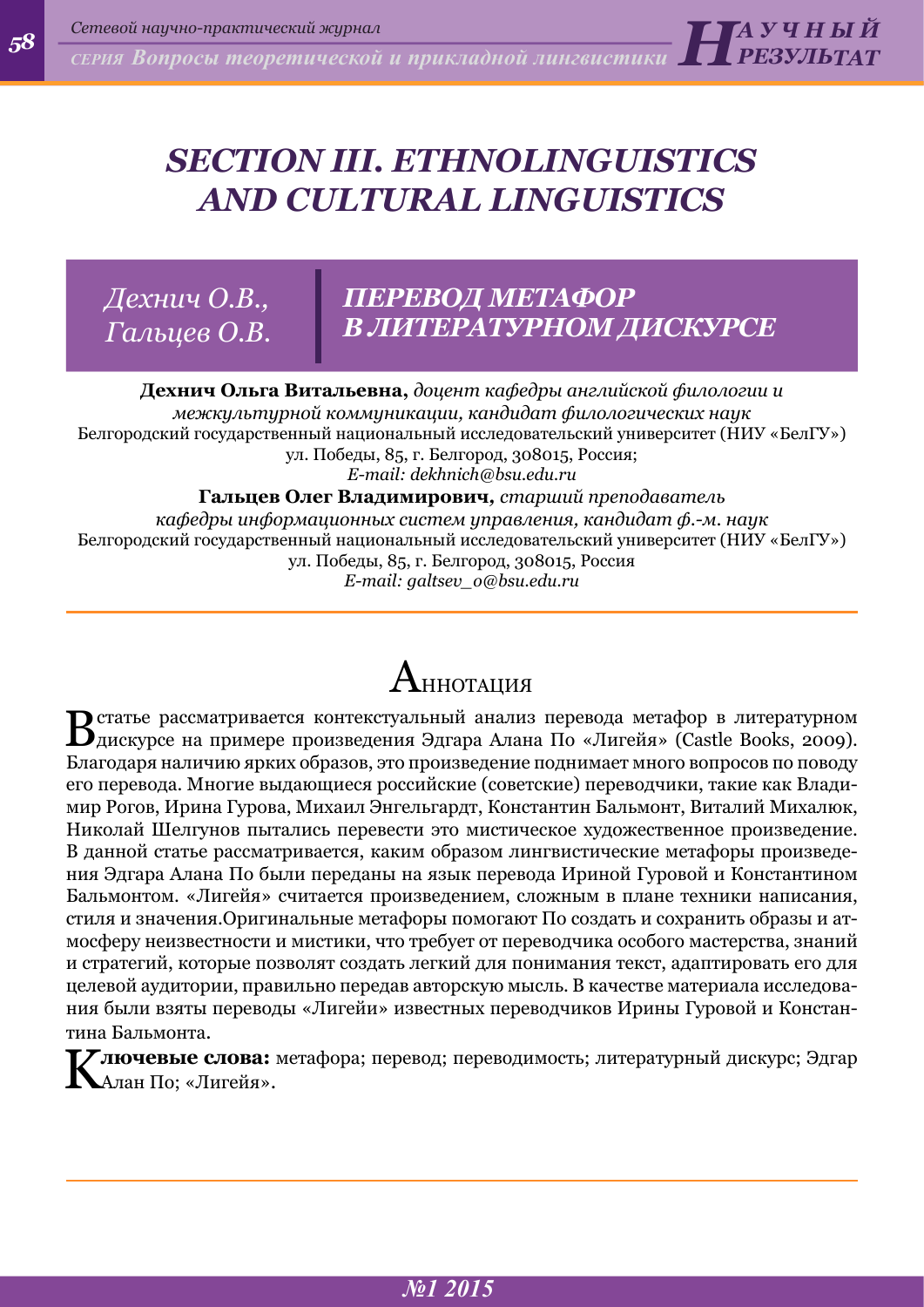#### **INTRODUCTION**

Metaphor has been attracting the attention of many scientists from a variety of fields. Recent studies in linguistics, psychology, marketing, sociology, economics, et cetera show that metaphor is not only a figure of speech, but also a cognitive operation, a strategy.

Metaphor translation has been connected with the issue of its translatability limits (Van den Broeck, 1981; Newmark, 1988; Monti, 2006; Burmakova, Marugina, 2014, et al.) and has intrigued a number of scholars in Translation Studies who have approached the issue from different angles (perspective, contextual, descriptive and cognitive) [7, p.117].

Elena A. Burmakova and Nadezhda I. Marugina generalize it this way:

… metaphor translation is centered around three points: transfer procedures, text-typologies, and cultural specificity [2, p. 528].

Metaphor is generally seen as reaching its most sophisticated forms in literary language [14]. According to Elena Semino and Gerard Steen's Metaphor and Literature,

…most scholars seem to agree that the metaphorical expressions found in literature are more creative, novel, original, striking, rich, interesting, complex, difficult and interpretable than we come across in non-literary texts. Moreover, literary writers use metaphor to go beyond and extend our ordinary linguistic and/or conceptual resources, and to provide novel insights and perspectives into human experience [2, p.233].

M. Crofts suggests that metaphors are used for three main reasons:

1) to explain the unfamiliar which is already known;

2) to bring a group of connotations in mind;

3) to please the literary palate by introducing vividness and color [3].

The choice of the literary corpus, namely Edgar Allan Poe's "Ligeia" will show how metaphors in a literary text enrich its aesthetics, its internal coherence and its cognitive strength. In this case

…the translation of metaphors becomes a challenge in which the translator's goal is the recreation of an equally coherent and evocative system of images and connections in the target language [7, p. 118].

Edgar Allan Poe is considered to be one of the most mysterious writers of the 19th century. An explanation can be found in his complicated and full of strange consequences biography and his works with mystic metaphysic images and fantastic plots.

"Ligeia" is a short story written by Edgar Allan Poe in 1838. According to Edgar Poe, his best short story is "Ligeia". He noticed it in a letter to Griswold that "Ligeia" was the "loftiest" of his tales, requiring for its composition "the highest imagination" [qtd. in 4, p. 170]. Like many of his tales, it is told from the perspective of an unnamed narrator. This gives Poe the freedom in the storytelling and the ability to plunge the reader into the atmosphere of obsession and opium haze.

There are two main categories that the criticism of "Ligeia" falls under, i.e. literal and psychological. From the literal perspective, it is a "tale of the supernatural", whereas the psychological interpretation views the story as taking place on two levels – in reality and in the narrator's mind [4, p. 170]. It is not clear whether the lady under the question is a "real person" or the narrator's imaginative invention.

The story is a weird and mindbinding case happened to a man, who had lost his beloved wife Ligeia, and soon married Lady Rowena, his second wife. Shortly after that Rowena became ill and died as well. The grief-stricken narrator stayed with her body overnight and witnessed as Rowena came back from the dead though after the death she had transformed into his lost sweetheart, Ligeia.

You will not find bright stylistics in "Ligeia". In "Ligeia" the world is gray and everything is old and decaying. And it is seen in the choice of metaphors.

This tale was translated into Russian by a great amount of distinguished Russian (Soviet) translators such as Vladimir Rogov, Irina Gurova, Mikhail Engelhardt, Konstantin Balmont, Vitaliy Mikhaluk, Nikolai Shelgunov. The most well-known translations by Irina Gurova and Konstantin Balmont will be analyzed further in the paper.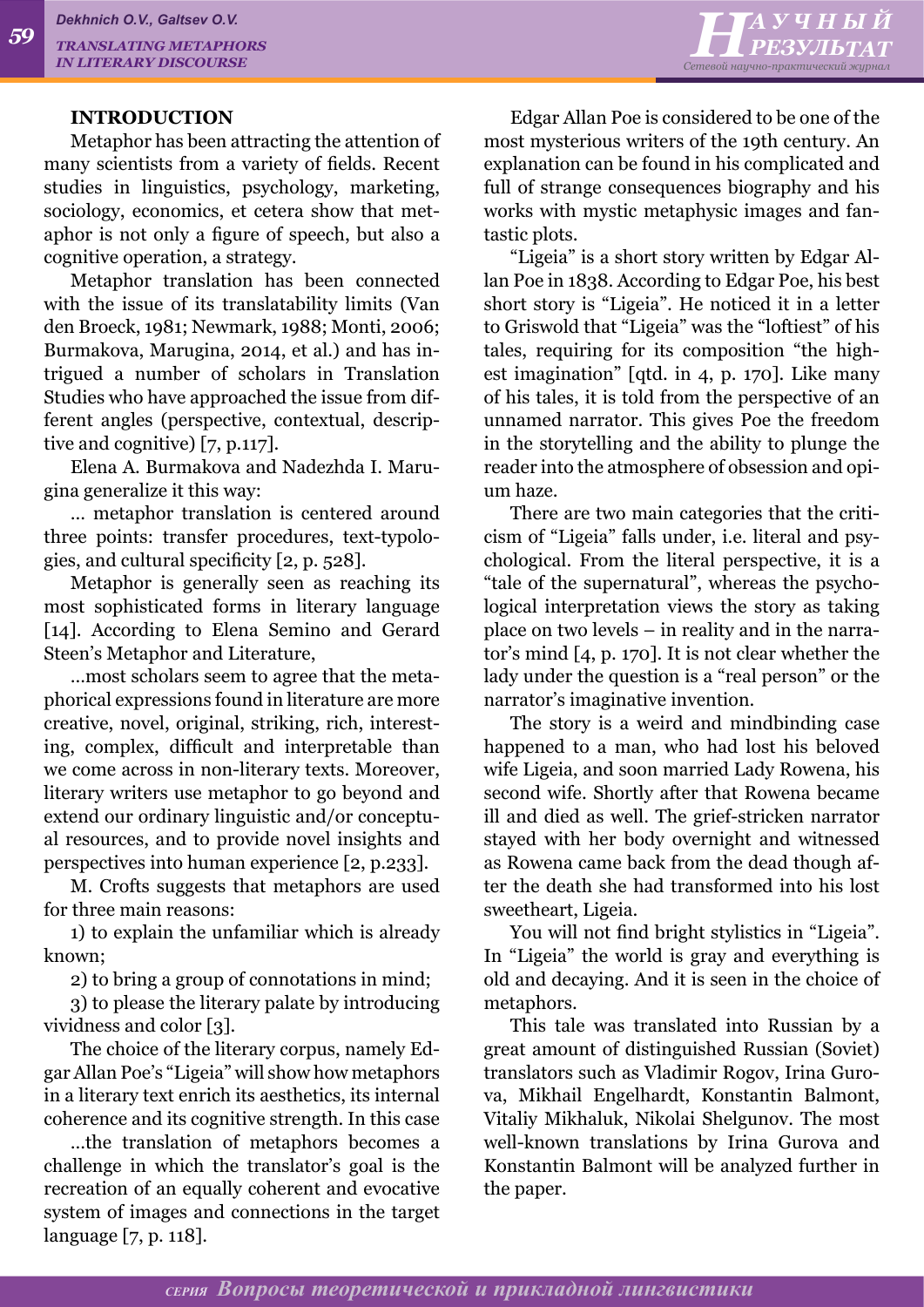#### **MAIN PART**

Edgar Poe uses numerous lexical and stylistic devices in all his works including "Ligeia". Within the framework of this paper, we will envisage only metaphors and how they are rendered into the target language (TL).

In its most general way, a metaphor can be described as a means of expressing one thing in terms of another, i.e. it "compares two unlike objects or ideas and illuminates the similarities between them" [12]. The process of metaphor translation is the creation of an original metaphor in new including but no limited to cultural conditions when there is no corresponding metaphor in a language and culture of the TL. Every time a translator has to make a decision and it proves the difficulties of such a creative work. Some scholars claim that "however culture specific, metaphor is not a case of untranslatability, but a challenging phenomenon in term of unpacking its complexity in a source language and culture and re-packing it in a target language and culture" [13, p. 6].

The paper discusses the features of translatability, above all, of an individual author's metaphor (a 'bold' / private / original metaphor). Under the original [copyright] metaphors, for example, Peter Newmark (2008) understands metaphors which are created by the writer or speaker usually to make the narration more interesting and are often used to highlight particular points or as a vivid reiteration. P. Newmark believes that original metaphors should be translated literally as they "contain the core of an important writer's message…" [8, p. 112]. However, if in the opinion of a translator metaphor contains cultural elements that may not be clear to a recipient, it should be replaced with a descriptive metaphor or reduced to sense. Reduction and modification of metaphor are also possible if the metaphor is obscure [ibid.].

Raymond van den Broeck presents his own classification of metaphors dividing them into three types:

1) lexicalized metaphors, which include expressions which have "lost their uniqueness" and become part of the lexicon in a particular language (cf. Newmark's dead metaphor);

2) traditional or conventional metaphors, which include expressions that are the products of a particular literary period;

*Н А <sup>У</sup> Ч Н Ы Й РЕЗУЛЬТАТ Сетевой научно-практический журнал*

3) private and individual metaphors, which include expressions revealing the innovative creativity of their authors [1, p. 75].

Van den Broeck outlines three major procedures of translating metaphors:

- Translation Sensu Stricto: The translator keeps the same tenor and vehicle of the source text's expression.
- Substitution: The translator replaces the vehicle of the source text expression with another vehicle but at the same time keeps the same tenor.
- Paraphrase: Here the translator uses not a metaphorical expression but a literal one [ibid, p.77].

According to Raymond van den Broeck, while transferring metaphor the following things must be taken into account in TL and SL (source language):

1) collocation rules and morphological potentialities;

2) extra-linguistic factors, the so-called cultural context;

3) aesthetic convention and tradition, the differences in aesthetic and moral standards [ibid, p. 80-81].

To follow their footsteps, Christina Schäffner suggests a number of translation procedures to deal with the problem of metaphor translation, e.g. substitution (metaphor into different metaphor), paraphrase (metaphor into sense), or deletion [11].

To begin with, one of the first metaphors found in the text of TL that is "*her marble hand*" [9, p. 89] that Gurova translates as "*belomramornuyu ruku*" [6, p. 123], while Balmont substitutes it for a simile "*slovno vytochennoi iz mramora rukoi*" [5, p. 36]. While portraying Lady Ligeia Poe uses a great deal of metaphors (allusions) from ancient literature and mythology, however, they can be rendered descriptively.

Notwithstanding, one should pay attention to such expressions as '*twin stars of Leda*' [9, p. 90], which Gurova translates as "*zvyozdy-bliznetsy, rozhdennye Ledoi*" [6, p.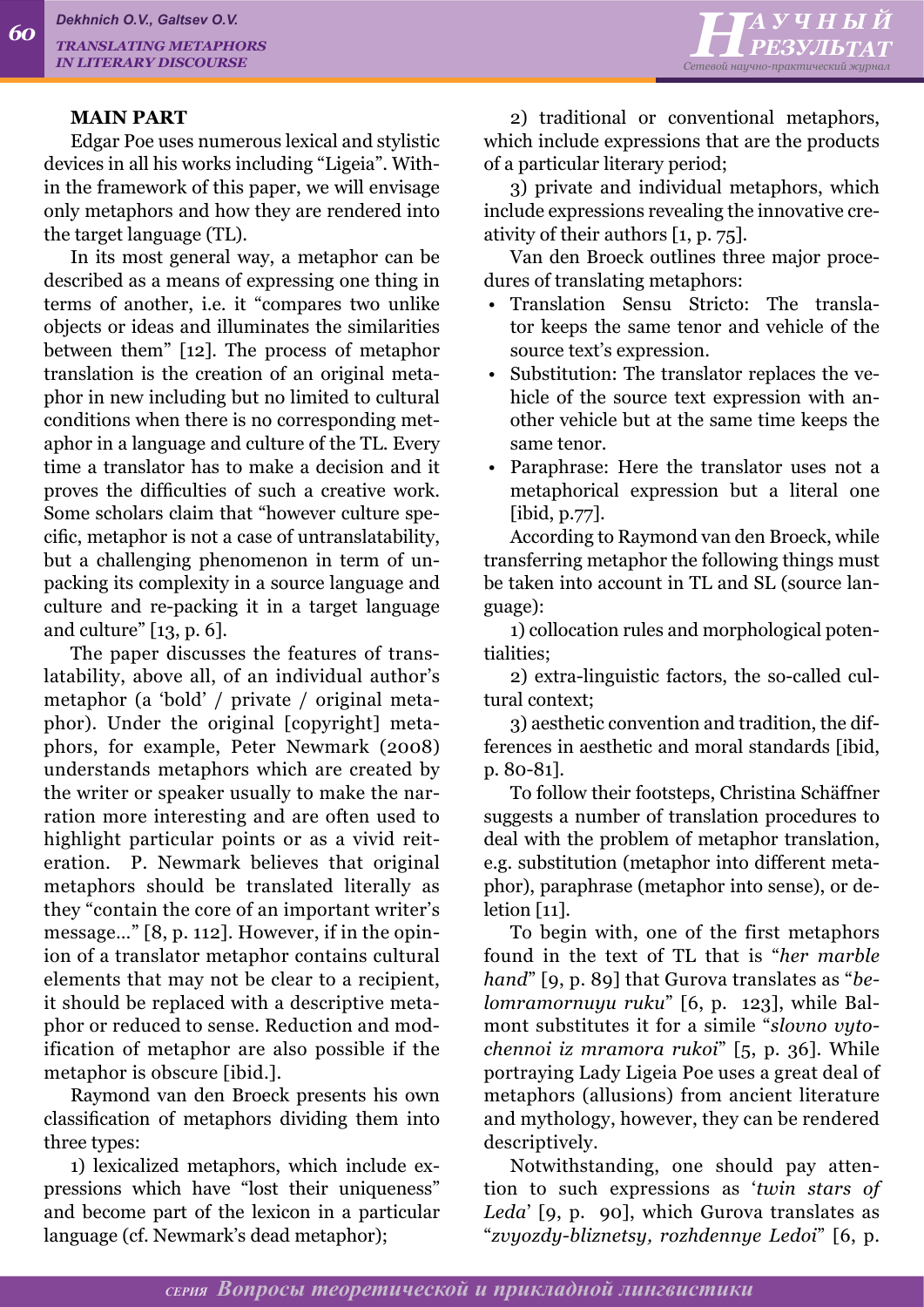124], thus already giving some clue to the etymology of the said expression. Konstantine Balmont, on the contrary, gives to his translation a more "mundane" coloring *'dvumya sozvyozdnymi bliznetsami Ledy'* [5, p. 37]. The etymology of the expression goes back to ancient Greek mythology, already mentioned above, where the Dioscuri twins were the children of Leda, an ancient beauty, who attracted Zeus. This explanation once again proves that Poe's metaphors are multifaceted and have deep roots and meaning.

While describing Leda's death-pangs, the author mentions the words of comfort Leda used speaking to her beloved. E. Poe uses the metaphor '*a melody more than mortal*' [9, p. 95] to give a complete picture of how her voice correlates with the meaning of the spoken words. In her translation Gurova extends the metaphor to '*melodii, nedostupnoi smertnym'* [6, p. 129], while Balmont uses a slightly different variation '*sverhchelovecheskaya melodiya*' [5, p. 41]. Therefore, both translators attempt to preserve and render a mystical stylistic nuance that characterizes the metaphor in the SL.

Furthermore, speaking of his second young wife, Lady Rowena, the author chooses the metaphor '*the successor of the unforgotten Ligeia'* [9, p. 96], and thus making the reader to foresee the fate of the girl. Irina Gurova offers the following version of the translation '*preemnitsa nezabytoi Ligeei*' [6, p. 132], which is consistent with the meaning of the chosen metaphor. Konstantine Balmont in his turn uses the same word *'preemnitsa'* [5, p. 42].

One of the original Poe's metaphors '*untrodden path*' [9, p. 93], representing the perspective of a thought that leads to knowledge, Gurova translates as *'nehozhenay tropa'* [6, p. 130]. Such translation fully preserves the original metaphor. Balmont translates the metaphor as '*devstvenny put'*' " [5, p. 40], which also preserves the image of the metaphor, but gives it a peculiar shade of the Silver Age perception.

At the moments when there was no Ligeia – his advisor, companion and lover – beside him, the main hero calls himself '*a child groping benighted'* [9, p. 40]. In Irina Gurova's translation the metaphor rendered as '*rebyonok, oschup'yu brodyaschii vo t'me*' [6, p. 129], while Konstantine Balmont develops the image '*bespomoschnym rebyonkom, kotoryi v nochnom mrake oschup'yu otyskivaet svoyu dorogu i ne nachodit*' [5, p. 39]. K. Balmont extends the metaphor for the completeness of understanding and details the image of the author's original version.

 After Ligeia's death, the second wife of the hero fell sick, and it was a long recovery. Suddenly Lady Rowena fell ill for the second time. To display the strength of her illness Poe uses the metaphor '*a bed of suffering*' [9, p. 45]. Konstantine Balmont translates the expression significantly expanding the image, which is, alas, through personification metaphorically dissolved: '*Odnako, cherez samyi korotkii promezhutok vremeni, vtorichnyi pripadok, eschyo bole sil'ny, snova ulozhil ee v postel'*' [5, p. 42]. Irina Gurova tries to preserve the original author's metaphor giving it word-forword '*lozhe stradaniy'* [6, p. 132], that helps to retain the most sacred mystery of the author's intention, implying not only the physical ailment of his young wife.

### **CONCLUSION**

In conclusion, briefly comparing these metaphor translations of the two outstanding masters of interpreting it can be mentioned that Irina Gurova's translation is more literal and goes well with Peter Newmark's theory, the main idea of which is the preservation of the author's original metaphor. As for Konstantin Balmont's translation, he tends to extend original metaphors to exploit their full meaning and better convey the author's intentions. However, both translators not in the least disrupt the integrity of the source text which is the most important translator's responsibility.

Metaphor by all means is a challenge to a translator as well as a theoretical problem in Translation Studies and, therefore, a phenomenon worth studying, since rendering metaphors across languages and cultures is a complex and complicated task.